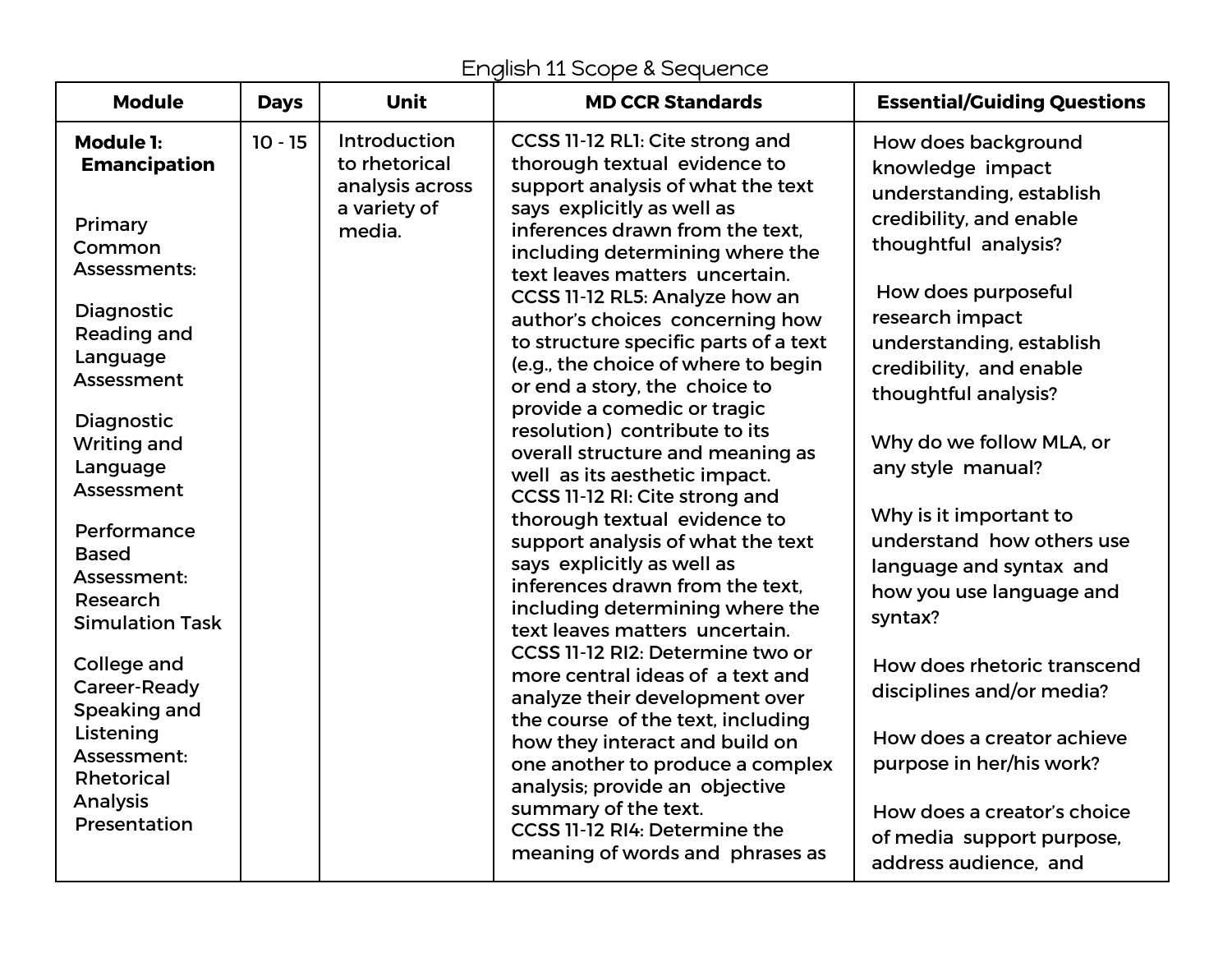|       |                     | they are used in the text, including<br>figurative, connotative, and<br>technical meanings; analyze how<br>an author uses and refines the<br>meaning of a key term or terms<br>over the course of a text. (e.g., how<br>Madison defines faction in<br>Federalist No. 10). CCSS 11-12 RI5:<br>Analyze and evaluate the<br>effectiveness of the structure an<br>author uses in his or her exposition<br>or argument, including whether<br>the structure makes points clear,<br>convincing, and engaging.<br>CCSS 11-12 RI6: Determine an<br>author's point of view or purpose<br>in a text in which the rhetoric is<br>particularly effective, analyzing<br>how style and content contribute<br>to the power, persuasiveness, or<br>beauty of the text. | enhance the presentation?<br>How does an audience<br>member actively evaluate<br>the effectiveness of the<br>creator's work? |
|-------|---------------------|-------------------------------------------------------------------------------------------------------------------------------------------------------------------------------------------------------------------------------------------------------------------------------------------------------------------------------------------------------------------------------------------------------------------------------------------------------------------------------------------------------------------------------------------------------------------------------------------------------------------------------------------------------------------------------------------------------------------------------------------------------|------------------------------------------------------------------------------------------------------------------------------|
| 25-30 | Close<br>analytical | CCSS 11-12 RL1: Cite strong and<br>thorough textual evidence to<br>support analysis of what the<br>text says                                                                                                                                                                                                                                                                                                                                                                                                                                                                                                                                                                                                                                          | How does character<br>development support<br>author's purpose?                                                               |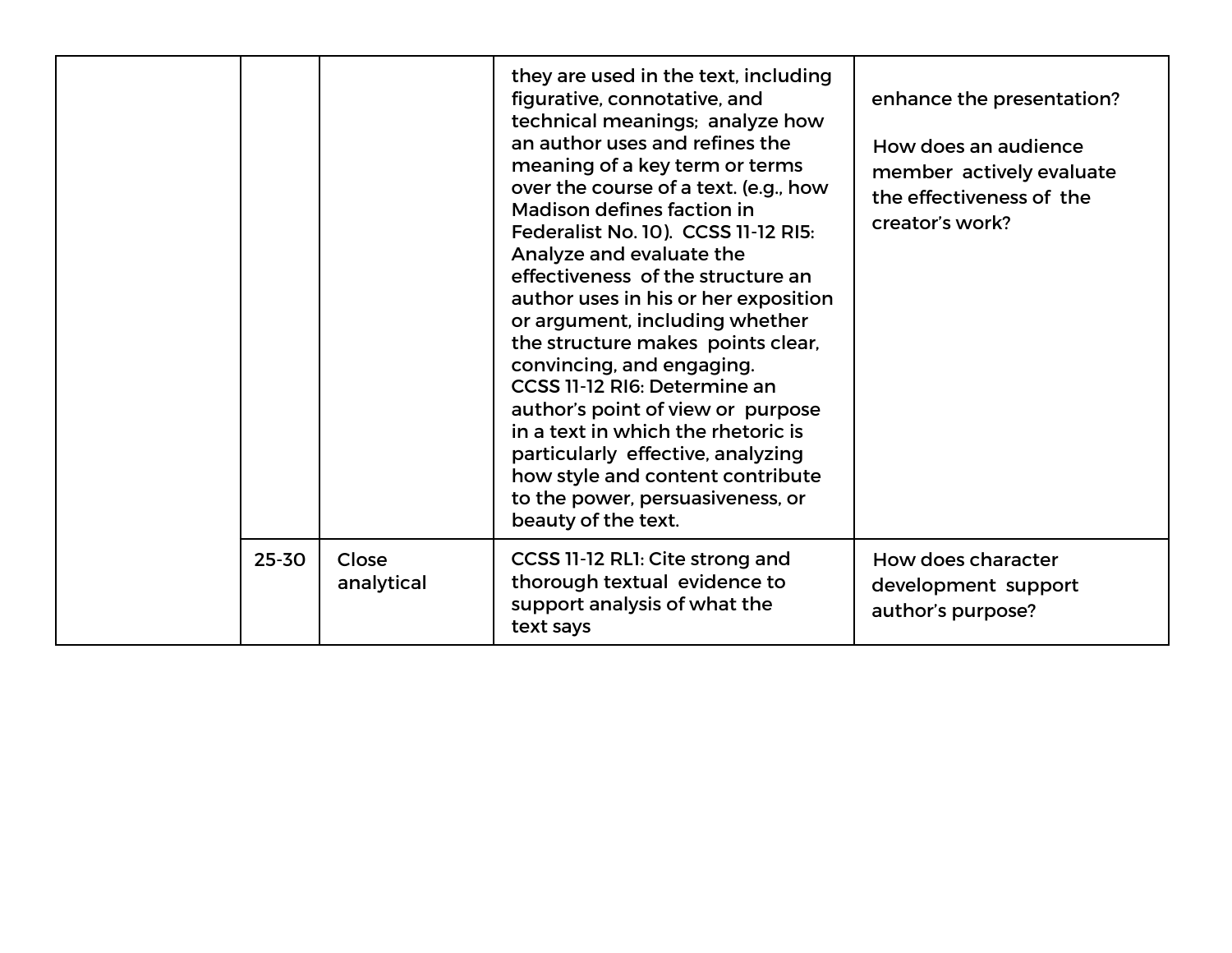| reading of<br>extended<br>text.                                                          | explicitly as well as inferences drawn from<br>the text, including determining where the<br>text leaves matters uncertain.<br>CCSS 11-12 RL2: Determine two or more                                                                                                                                                                                                                                  | How do human relationships<br>impact the development of<br>character?                                                        |
|------------------------------------------------------------------------------------------|------------------------------------------------------------------------------------------------------------------------------------------------------------------------------------------------------------------------------------------------------------------------------------------------------------------------------------------------------------------------------------------------------|------------------------------------------------------------------------------------------------------------------------------|
| Primary<br>Texts:<br><b>Extended</b>                                                     | themes or central ideas of a text and<br>analyze their development over the course<br>of the text, including how they interact and<br>build on one another to produce a complex<br>account; provide an objective summary of<br>the text. CCSS 11-12 RL3: Analyze the impact                                                                                                                          | How do you effectively<br>support a claim through<br>the synthesis of<br>appropriate, cited textual<br>evidence?             |
| Text (one<br>of the<br>following):<br>Their Eyes<br>Were                                 | of the author's choices regarding how to<br>develop and relate elements of a story or<br>drama (e.g., where a story is set, how the<br>action is ordered, how the characters are<br>introduced and developed).<br>CCSS 11-12 RL4: Determine the meaning of                                                                                                                                           | How does the participation in<br>collaborative discussion<br>lead to a better<br>understanding of text?                      |
| Watching<br>God, Zora<br><b>Neale</b><br><b>Hurston</b><br>The                           | words and phrases as they are used in the<br>text, including figurative and connotative<br>meanings; analyze the impact of specific<br>word choices on meaning and tone,<br>including words with multiple meanings or                                                                                                                                                                                | How does rhetoric transcend<br>disciplines and/or media?<br>How does a creator achieve                                       |
| Scarlet<br>Letter,<br><b>Nathaniel</b><br>Hawthorn<br>е<br>The                           | language that is particularly fresh,<br>engaging, or beautiful. (Include<br>Shakespeare as well as other authors.)<br>CCSS 11-12 RL5: Analyze how an author's<br>choices concerning how to structure<br>specific parts of a text (e.g., the choice of                                                                                                                                                | purpose in her/his work?<br>How does a creator's choice<br>of media support purpose,<br>address audience, and                |
| Adventur<br>es of<br>Hucklebe<br>rry Finn,<br><b>Mark</b><br>Twain<br>The Things<br>They | where to begin or end a story, the choice<br>to provide a comedic or tragic resolution)<br>contribute to its overall structure and<br>meaning as well as its aesthetic impact.<br>CCSS 11-12 SL1: Initiate and participate<br>effectively in a range of collaborative<br>discussions (one-on-one, in groups, and<br>teacher-led) with diverse partners on<br>grades 11-12 topics, texts, and issues, | enhance the presentation?<br>How does an audience<br>member actively evaluate<br>the effectiveness of the<br>creator's work? |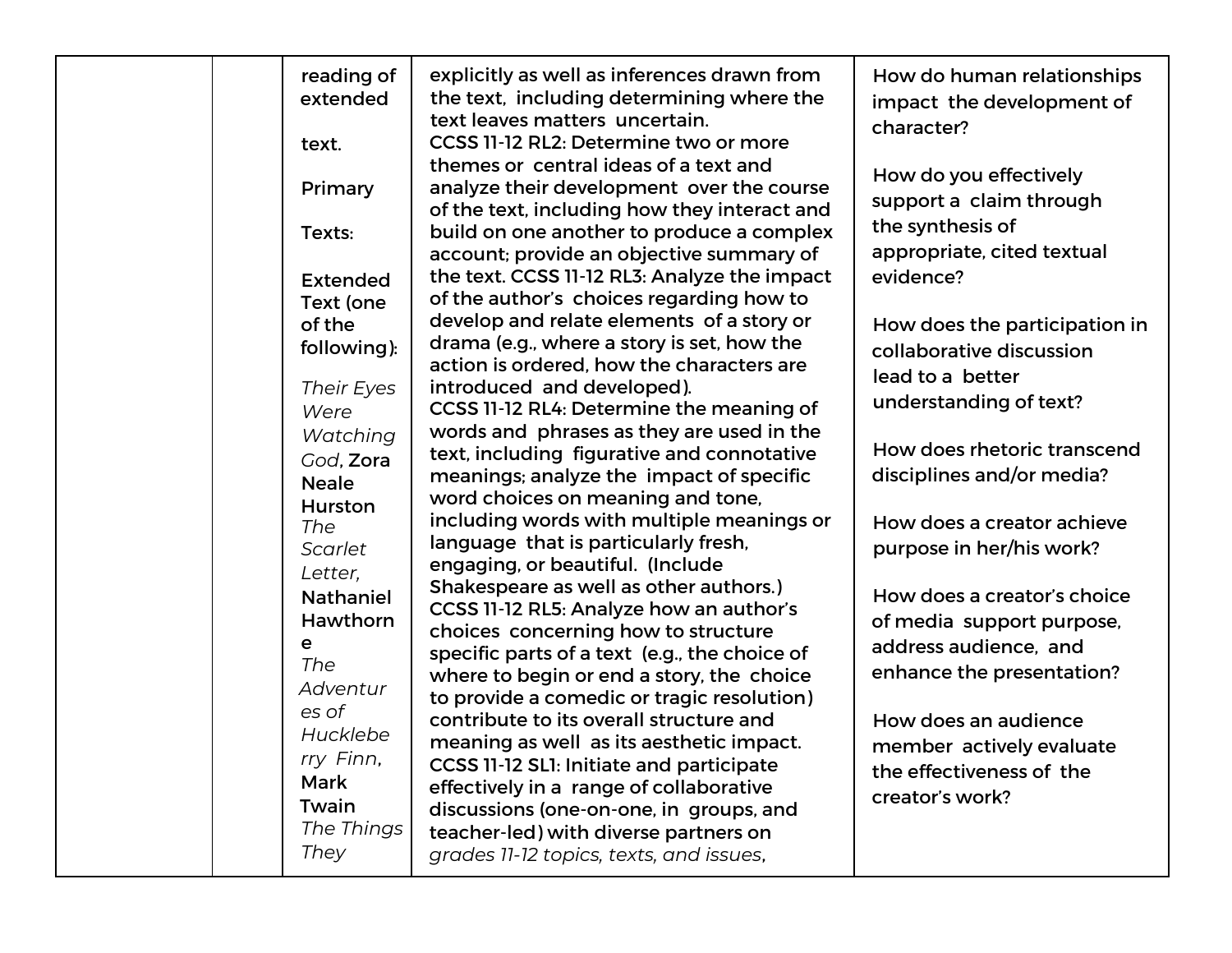|  | Carried,<br>Tim<br>O'Brien<br>The<br>Crucible,<br>Arthur<br>Miller $A$<br>Raisin in<br>the Sun,<br>Lorraine<br>Hansberry | building on others' ideas and expressing<br>their own clearly and persuasively.<br>CCSS 11-12 SL3: Evaluate a speaker's point of<br>view, reasoning, and use of evidence and<br>rhetoric, assessing the stance, premises,<br>links among ideas, word choice, points of<br>emphasis, and tone used.<br>CCSS 11-12 W2: Write<br>informative/explanatory texts to examine<br>and convey complex ideas, concepts, and<br>information clearly and accurately through<br>the effective selection, organization, and<br>analysis of content.<br>CCSS 11-12 W10: Write routinely over<br>extended time frames (time for research,<br>reflection, and revision) and |  |
|--|--------------------------------------------------------------------------------------------------------------------------|------------------------------------------------------------------------------------------------------------------------------------------------------------------------------------------------------------------------------------------------------------------------------------------------------------------------------------------------------------------------------------------------------------------------------------------------------------------------------------------------------------------------------------------------------------------------------------------------------------------------------------------------------------|--|
|--|--------------------------------------------------------------------------------------------------------------------------|------------------------------------------------------------------------------------------------------------------------------------------------------------------------------------------------------------------------------------------------------------------------------------------------------------------------------------------------------------------------------------------------------------------------------------------------------------------------------------------------------------------------------------------------------------------------------------------------------------------------------------------------------------|--|

|                                                                                            |         |                                                     | shorter time frames (a single sitting or a day<br>or two) for a range of tasks, purposes, and<br>audiences.                                                                                                                                                                                                                                                                                                   |                                               |
|--------------------------------------------------------------------------------------------|---------|-----------------------------------------------------|---------------------------------------------------------------------------------------------------------------------------------------------------------------------------------------------------------------------------------------------------------------------------------------------------------------------------------------------------------------------------------------------------------------|-----------------------------------------------|
| Module 2:<br><b>Personal</b><br><b>Journeys</b><br>Primary<br>Common<br><b>Assessments</b> | $3 - 7$ | <b>Introduc</b><br>tion to<br>narrative<br>writing. | CCSS 11-12 RI5: Analyze and evaluate the<br>effectiveness of the structure an author<br>uses in his or her exposition or argument,<br>including whether the structure makes<br>points clear, convincing, and engaging.<br>CCSS 11-12 W3: Write narratives to<br>develop real or imagined experiences or<br>events using effective technique, well-<br>chosen details, and well-structured<br>event sequences. | What are elements of a<br>personal narrative? |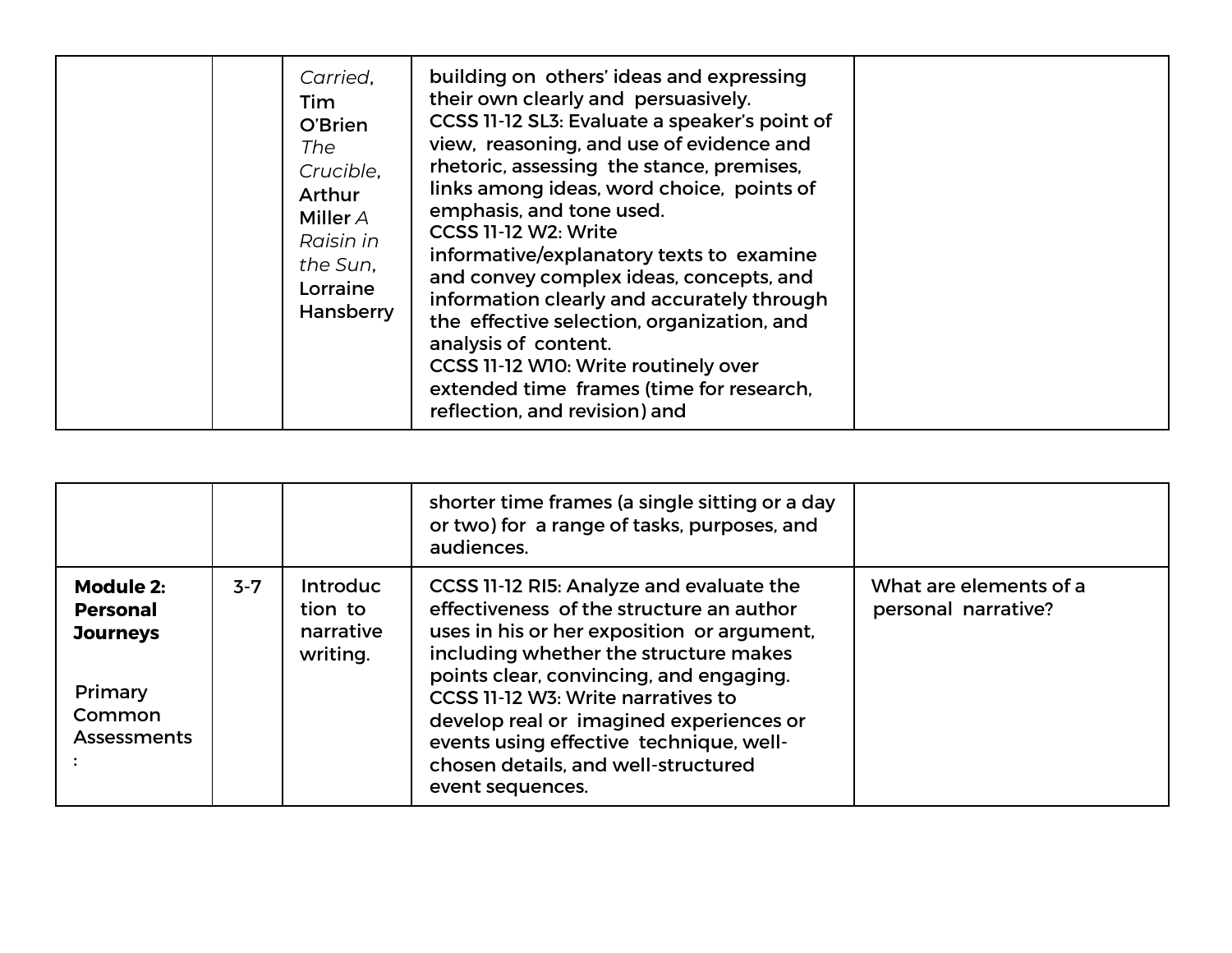| Performance<br><b>Based</b><br>Assessment:<br><b>Narrative</b><br><b>Writing Task</b><br>College and<br>Career-Ready<br>Research<br>Assessment:<br><b>Issue</b><br><b>Analysis</b><br>Research<br><b>Essay</b><br>Performance<br><b>Based</b><br>Assessment:<br>Literary<br>Analysis<br>Task<br><b>Final Exam:</b><br>Reading and<br>Language<br>Assessment<br><b>Final Exam:</b><br><b>Writing and</b><br>Language<br>Assessment | 20-30 | Close<br>analytical<br>reading of<br>extended<br>text and<br>research<br>project.<br>Primary<br>Texts:<br>Emancip<br>ation<br>Proclama<br>tion.<br>Abraham<br>Lincoln<br><b>Extended</b><br><b>Text</b><br>(student<br>selects<br><b>of</b><br>one<br>the<br>following<br>study<br>to<br>in<br>literature<br>circles):<br>See You<br>in a | CCSS 11-12 RI1: Cite strong and thorough<br>textual evidence to support analysis of<br>what the text says explicitly as well as<br>inferences drawn from the text, including<br>determining where the text leaves<br>matters uncertain.<br>CCSS 11-12 RI2: Determine two or more<br>central ideas of a text and analyze their<br>development over the course of the text,<br>including how they interact and build on<br>one another to produce a complex analysis;<br>provide an objective summary of the text.<br>CCSS 11-12 RI3: Analyze a complex set of<br>ideas or sequence of events and explain<br>how specific individuals, ideas, or events<br>interact and develop over the course of<br>the text.<br>CCSS 11-12 RI4: Determine the meaning of<br>words and phrases as they are used in the<br>text, including figurative, connotative, and<br>technical meanings; analyze how an author<br>uses and refines the meaning of a key term<br>or terms over the course of a text. (e.g., how<br>Madison defines faction in Federalist No.<br>10). CCSS 11-12 RI5: Analyze and evaluate the<br>effectiveness of the structure an author<br>uses in his or her exposition or argument,<br>including whether the structure makes<br>points clear, convincing, and engaging.<br>CCSS 11-12 RI6: Determine an author's point<br>of view or purpose in a text in which the<br>rhetoric is particularly effective, analyzing | How do writers and speakers<br>synthesize modes of<br>discourse to achieve a<br>purpose?<br>How do personal experiences<br>impact one's approach to an<br>issue?<br>stylistic<br>choices<br>How<br>do<br>including<br>satire impact a<br>speaker's<br>writer<br>or<br>effectiveness in delivering a<br>message?<br>How does social and<br>historical context impact<br>personal journey?<br>Why do writers and speakers<br>choose to deliver ideas<br>implicitly rather than<br>explicitly?<br>How does the participation in<br>collaborative discussion<br>lead to a better<br>understanding of text?<br>How do we synthesize<br>credible print and non-print<br>materials into an organized, |
|-----------------------------------------------------------------------------------------------------------------------------------------------------------------------------------------------------------------------------------------------------------------------------------------------------------------------------------------------------------------------------------------------------------------------------------|-------|-------------------------------------------------------------------------------------------------------------------------------------------------------------------------------------------------------------------------------------------------------------------------------------------------------------------------------------------|------------------------------------------------------------------------------------------------------------------------------------------------------------------------------------------------------------------------------------------------------------------------------------------------------------------------------------------------------------------------------------------------------------------------------------------------------------------------------------------------------------------------------------------------------------------------------------------------------------------------------------------------------------------------------------------------------------------------------------------------------------------------------------------------------------------------------------------------------------------------------------------------------------------------------------------------------------------------------------------------------------------------------------------------------------------------------------------------------------------------------------------------------------------------------------------------------------------------------------------------------------------------------------------------------------------------------------------------------------------------------------------------------------------------------|------------------------------------------------------------------------------------------------------------------------------------------------------------------------------------------------------------------------------------------------------------------------------------------------------------------------------------------------------------------------------------------------------------------------------------------------------------------------------------------------------------------------------------------------------------------------------------------------------------------------------------------------------------------------------------------------|
|                                                                                                                                                                                                                                                                                                                                                                                                                                   |       | Hundre<br>d<br>Years,                                                                                                                                                                                                                                                                                                                     | how style and content contribute to the<br>power, persuasiveness, or beauty of the text.<br>CCSS 11-12 RI9: Analyze seventeenth-                                                                                                                                                                                                                                                                                                                                                                                                                                                                                                                                                                                                                                                                                                                                                                                                                                                                                                                                                                                                                                                                                                                                                                                                                                                                                             | informative document that is<br>accessible to a targeted                                                                                                                                                                                                                                                                                                                                                                                                                                                                                                                                                                                                                                       |
|                                                                                                                                                                                                                                                                                                                                                                                                                                   |       | Logan                                                                                                                                                                                                                                                                                                                                     | eighteenth-, and nineteenth-century                                                                                                                                                                                                                                                                                                                                                                                                                                                                                                                                                                                                                                                                                                                                                                                                                                                                                                                                                                                                                                                                                                                                                                                                                                                                                                                                                                                          | audience?                                                                                                                                                                                                                                                                                                                                                                                                                                                                                                                                                                                                                                                                                      |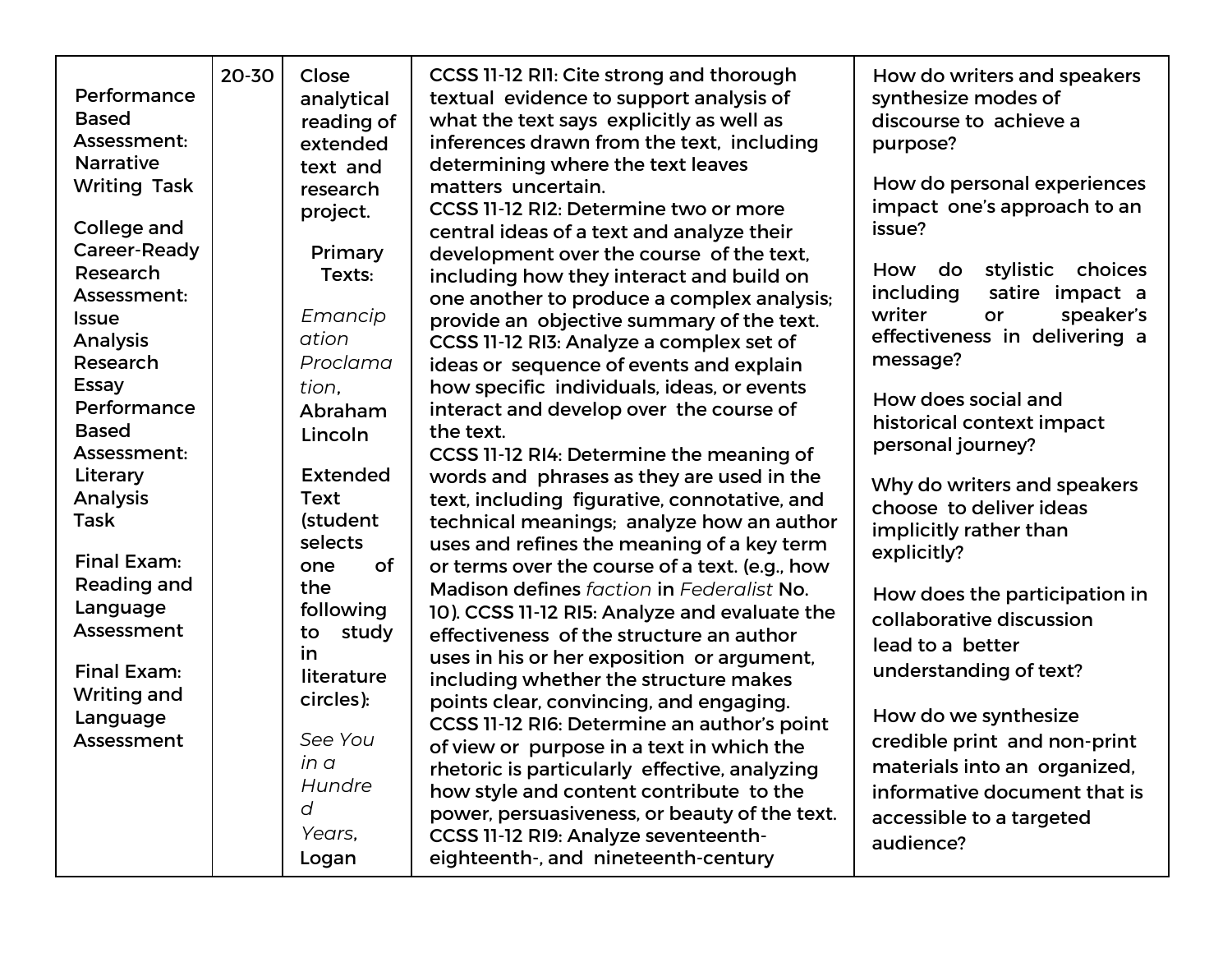|  | Ward<br>A Walk in<br>the<br>Woods,<br>Bill<br><b>Bryson</b><br>Shop<br>Class as<br>Soulcraft, | foundational U.S. documents of historical<br>and literary significance (including the<br>Declaration of Independence, the Preamble<br>to the | How do you effectively<br>support a claim through<br>the synthesis of<br>appropriate, cited textual<br>evidence? |
|--|-----------------------------------------------------------------------------------------------|----------------------------------------------------------------------------------------------------------------------------------------------|------------------------------------------------------------------------------------------------------------------|
|--|-----------------------------------------------------------------------------------------------|----------------------------------------------------------------------------------------------------------------------------------------------|------------------------------------------------------------------------------------------------------------------|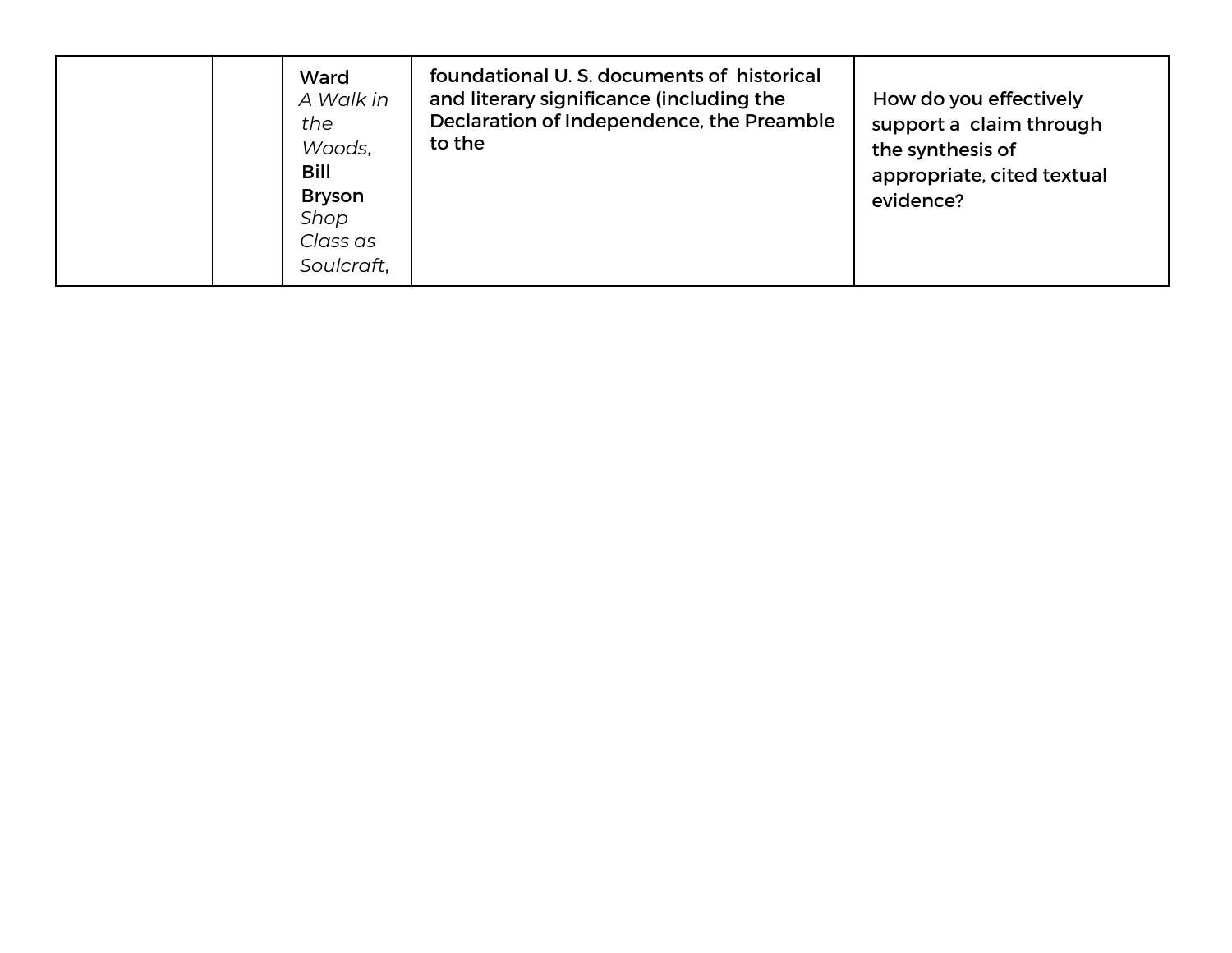|  | <b>Matthew</b><br><b>B.</b><br>Crawford<br>Just<br>Mercy: A<br>Story of<br><b>Justice</b><br>and<br>Redempt<br>ion,<br><b>Bryan</b><br>Stevenson<br>Animal,<br>Vegetable,<br>Miracle,<br><b>Barbara</b><br>Kingsolver<br>Unbroken<br>: A WWII<br>Story of<br>Survival,<br>Resilience,<br>and<br>Redempt<br>ion,<br>Laura<br>Hillenbran<br>d<br><b>The</b><br>Autobiogr<br>aph y of<br>Malcolm<br>X,<br>Malcolm<br>X No | constitution, the Bill of rights, and<br>Lincoln's Second Inaugural Address) for<br>their themes, purposes, and rhetorical<br>features.<br>CCSS 11-12 SL1: Initiate and participate<br>effectively in a range of collaborative<br>discussions (one-on-one, in groups, and<br>teacher-led) with diverse partners on<br>grades 11-12 topics, texts, and issues,<br>building on others' ideas and expressing<br>their own clearly and persuasively.<br>CCSS 11-12 SL3: Evaluate a speaker's point of<br>view, reasoning, and use of evidence and<br>rhetoric, assessing the stance, premises,<br>links among ideas, word choice, points of<br>emphasis, and tone used.<br>CCSS 11-12 W2: Write<br>informative/explanatory texts to examine<br>and convey complex ideas, concepts, and<br>information clearly and accurately through<br>the effective selection, organization, and<br>analysis of content.<br>CCSS 11-12 W7: Conduct short as well as<br>more sustained research projects to<br>answer a question (including a self-<br>generated question) or solve a problem;<br>narrow or broaden the inquiry when<br>appropriate; synthesize multiple sources<br>on the subject, demonstrating<br>understanding of the subject under<br>investigation.<br>CCSS 11-12 W8: Gather relevant information<br>from multiple authoritative print and<br>digital sources, using advanced searches<br>effectively; assess the strengths and<br>limitations of each source in terms of the |  |
|--|------------------------------------------------------------------------------------------------------------------------------------------------------------------------------------------------------------------------------------------------------------------------------------------------------------------------------------------------------------------------------------------------------------------------|----------------------------------------------------------------------------------------------------------------------------------------------------------------------------------------------------------------------------------------------------------------------------------------------------------------------------------------------------------------------------------------------------------------------------------------------------------------------------------------------------------------------------------------------------------------------------------------------------------------------------------------------------------------------------------------------------------------------------------------------------------------------------------------------------------------------------------------------------------------------------------------------------------------------------------------------------------------------------------------------------------------------------------------------------------------------------------------------------------------------------------------------------------------------------------------------------------------------------------------------------------------------------------------------------------------------------------------------------------------------------------------------------------------------------------------------------------------------------------|--|
|--|------------------------------------------------------------------------------------------------------------------------------------------------------------------------------------------------------------------------------------------------------------------------------------------------------------------------------------------------------------------------------------------------------------------------|----------------------------------------------------------------------------------------------------------------------------------------------------------------------------------------------------------------------------------------------------------------------------------------------------------------------------------------------------------------------------------------------------------------------------------------------------------------------------------------------------------------------------------------------------------------------------------------------------------------------------------------------------------------------------------------------------------------------------------------------------------------------------------------------------------------------------------------------------------------------------------------------------------------------------------------------------------------------------------------------------------------------------------------------------------------------------------------------------------------------------------------------------------------------------------------------------------------------------------------------------------------------------------------------------------------------------------------------------------------------------------------------------------------------------------------------------------------------------------|--|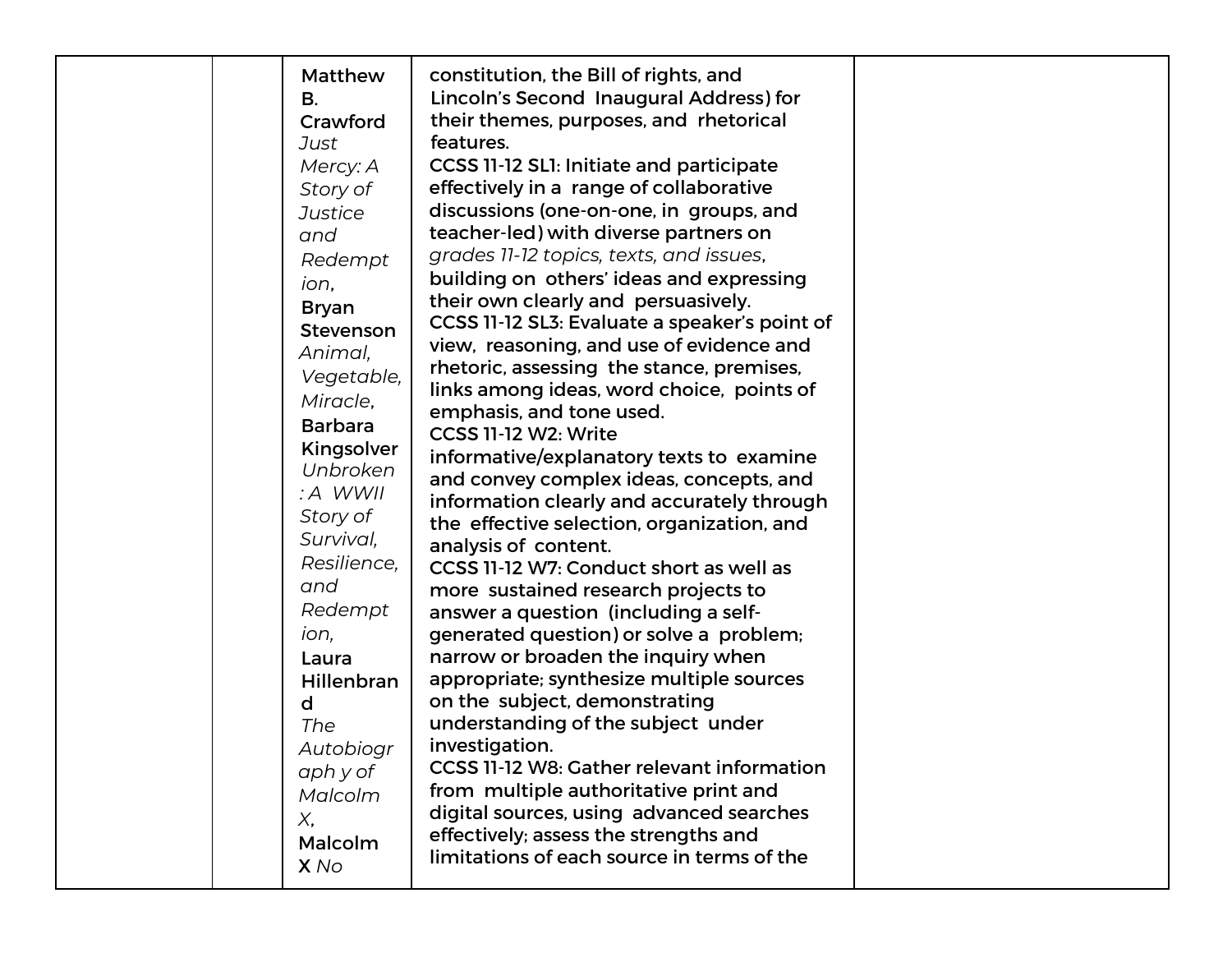|  | Impact<br>Man, Colin<br><b>Beavan</b><br><b>Hillbilly</b><br>Elegy:<br>A<br>Memoir of<br>a Family<br>and<br>Culture in<br>Crisis, J.D.<br>Vance<br>Bloodswo<br>rth: The<br><b>True Story</b><br>of the<br>First<br>Death<br>Row<br>Inmate<br>Exonerate<br>d<br>by DNA<br>Evidence,<br><b>Tim</b><br><b>Junkin</b> | task, purpose, and audience; integrate<br>information into the text selectively to<br>maintain the flow of ideas, avoiding<br>plagiarism and overreliance on any one<br>source and following a standard format for<br>citation.<br>CCSS 11-12 W9: Draw evidence from literary<br>or informational texts to support analysis,<br>reflection, and research.<br>CCSS 11-12 W10: Write routinely over<br>extended time frames (time for research,<br>reflection, and revision) and shorter time<br>frames (a single sitting or a day or two) for a<br>range of tasks, purposes, and audiences. |  |
|--|-------------------------------------------------------------------------------------------------------------------------------------------------------------------------------------------------------------------------------------------------------------------------------------------------------------------|--------------------------------------------------------------------------------------------------------------------------------------------------------------------------------------------------------------------------------------------------------------------------------------------------------------------------------------------------------------------------------------------------------------------------------------------------------------------------------------------------------------------------------------------------------------------------------------------|--|
|--|-------------------------------------------------------------------------------------------------------------------------------------------------------------------------------------------------------------------------------------------------------------------------------------------------------------------|--------------------------------------------------------------------------------------------------------------------------------------------------------------------------------------------------------------------------------------------------------------------------------------------------------------------------------------------------------------------------------------------------------------------------------------------------------------------------------------------------------------------------------------------------------------------------------------------|--|

| Enrique's<br>Journey,<br>Sonia<br>Nazario<br>The Glass |
|--------------------------------------------------------|
| Castle,                                                |